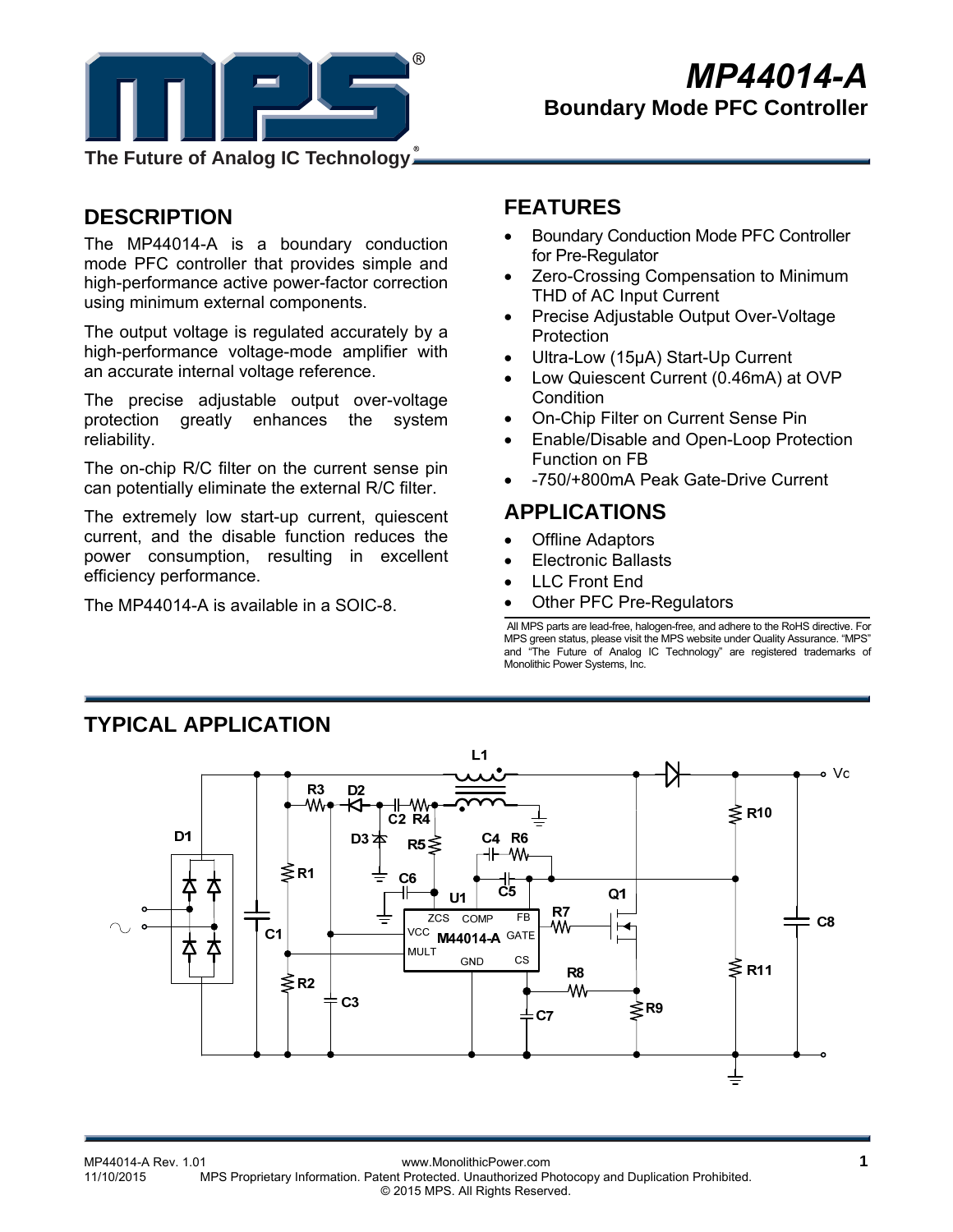

## **ORDERING INFORMATION**

| <b>Part Number</b> | Package | <b>Top Marking</b> |
|--------------------|---------|--------------------|
| MP44014-AGS*       | SOIC-8  | See Below          |

\* For Tape & Reel, add suffix –Z (e.g. MP44014-AGS–Z).

### **TOP MARKING**

M44014-A LLLLLLLL

**MPSYWW** 

M44014-A: Product Code of MP44014-AGS LLLLLLLL: Lot Number MPS: MPS Prefix Y: Year Code WW: Week Code

# **PACKAGE REFERENCE**

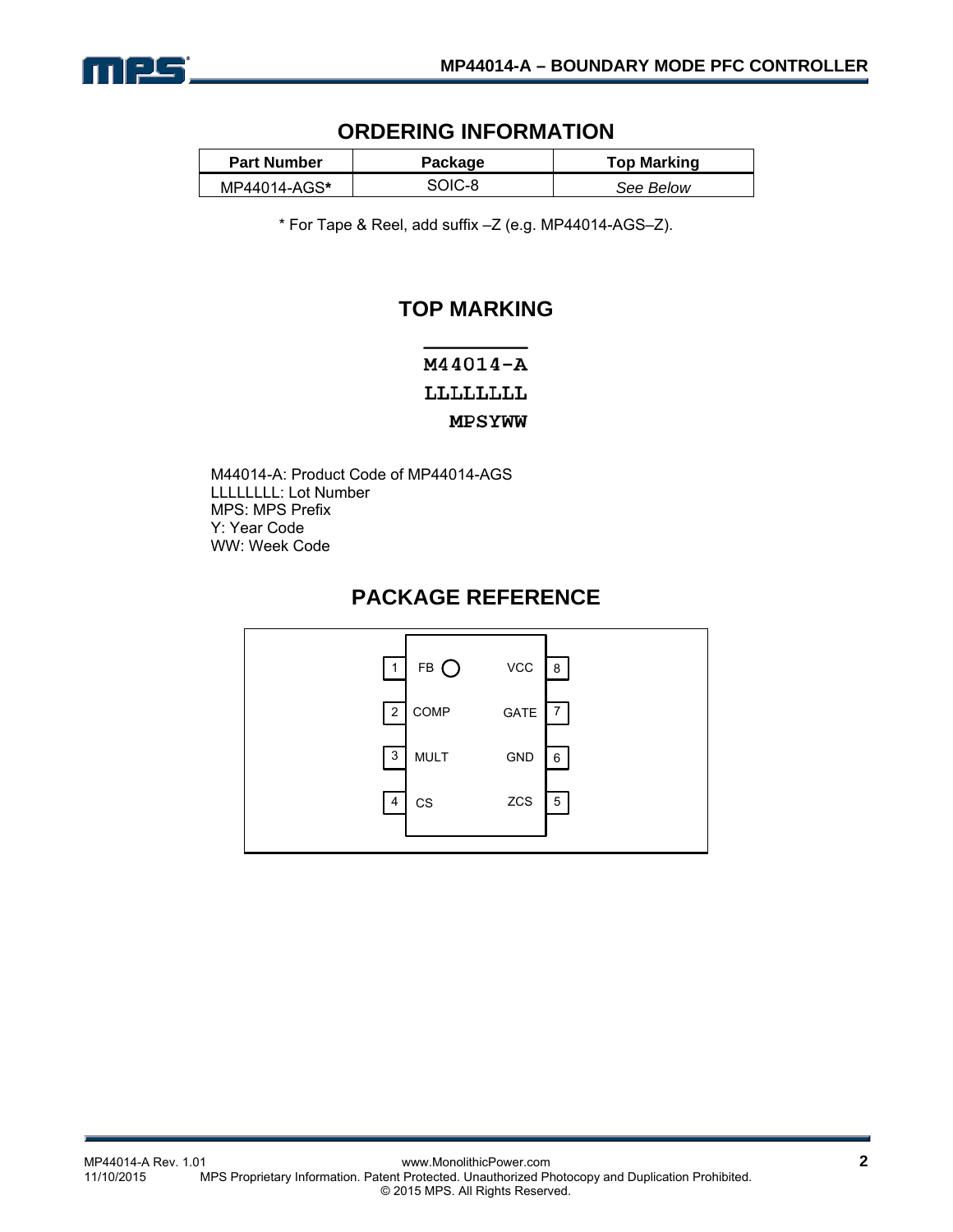

# **ABSOLUTE MAXIMUM RATINGS (1)**

| Supply Voltage VCC  - 0.5V to Self Limit<br>Zero Current Sensing (ZCS) . - 0.3V to Self Limit |  |
|-----------------------------------------------------------------------------------------------|--|
| Other Analog Inputs and Outputs -0.3V to 6.5V                                                 |  |
| ZCS Max. Current-2.0mA to 10mA                                                                |  |
| Continuous Power Dissipation $(T_A = +25^{\circ}C)^{(2)}$                                     |  |
|                                                                                               |  |
|                                                                                               |  |
| Lead Temperature (Solder)260°C                                                                |  |
| Storage Temperature -55°C to +150°C                                                           |  |

# *Recommended Operating Conditions* **(3)**

Supply Voltage VCC ......................13.8V to 21V Operating Junction Temp. (T<sub>J</sub>). -40°C to +125°C

# *Thermal Resistance* **(4)** *θJA θJC*

SOIC-8 ....................................90 ...... 45... C/W

#### **Notes:**

- 1) Exceeding these ratings may damage the device.
- 2) The maximum allowable power dissipation is a function of the maximum junction temperature  $T_J(MAX)$ , the junction-toambient thermal resistance  $\theta_{JA}$ , and the ambient temperature  $T_A$ . The maximum allowable continuous power dissipation at any ambient temperature is calculated by temperature is calculate temperature is calculate temperature.  $D(MAX)=(T_J(MAX)-T_A)/\theta_{JA}$ . Exceeding the maximum allowable power dissipation produces an excessive die temperature, causing the regulator to go into thermal shutdown. Internal thermal shutdown circuitry protects the device from permanent damage.
- 3) The device is not guaranteed to function outside of its operating conditions.
- 4) Measured on JESD51-7, 4-layer PCB.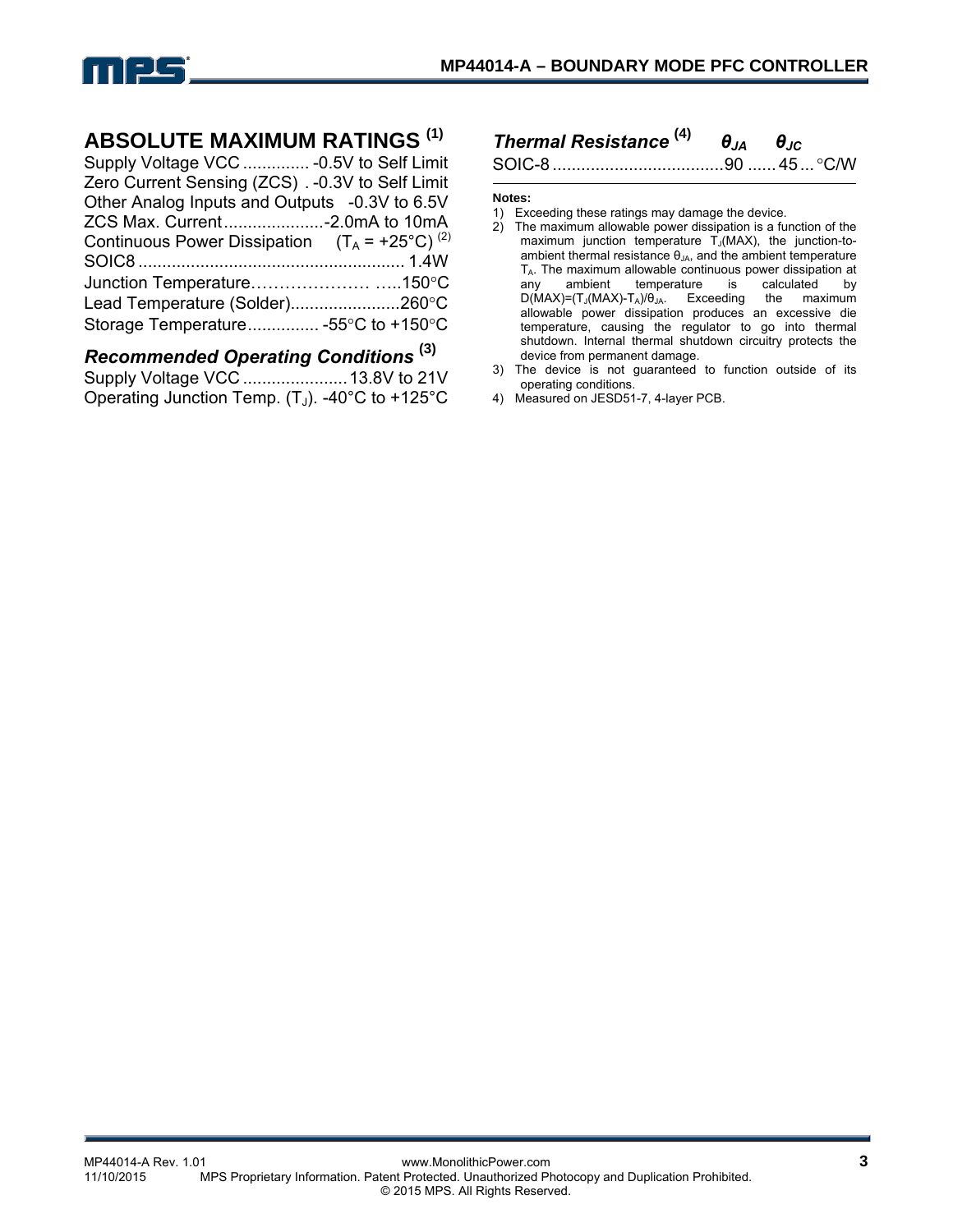

# **ELECTRICAL CHARACTERISTICS**

### **VCC = 15V, TJ = -40C~+125C, unless otherwise noted**

| Parameter                          | <b>Symbol</b>                   | <b>Condition</b>                                                    | Min    | <b>Typ</b>     | <b>Max</b> | <b>Units</b> |
|------------------------------------|---------------------------------|---------------------------------------------------------------------|--------|----------------|------------|--------------|
| <b>Supply Voltage</b>              |                                 |                                                                     |        |                |            |              |
| <b>Operating Range</b>             | $V_{\rm CC}$                    | After Turn-On                                                       | 10.7   |                | 21         | V            |
| Turn-On Threshold                  | $V_{CC\_on}$                    |                                                                     | 11     | 12.4           | 13.8       | $\vee$       |
| Turn-Off Threshold                 | $V_{CC\_off}$                   |                                                                     | 8.7    | 9.8            | 10.8       | V            |
| <b>Hysteresis</b>                  | $V_{CC\_hys}$                   |                                                                     | 2.0    |                | 3.1        | $\vee$       |
| Zener Voltage                      | $V_{z}$                         | $I_{CC}$ =20mA                                                      | 22     | 25             | 28         | V            |
| <b>Supply Current</b>              |                                 |                                                                     |        |                |            |              |
| Start-Up Current                   | $I_{\text{startup}}$            | $V_{CC} = 11V$                                                      |        | 15             | 40         | μA           |
| Quiescent Current                  | $I_q$                           | No Switch                                                           |        | 2.5            | 3.2        | mA           |
| <b>Operating Current</b>           | $I_{\rm cc}$                    | $F_s = 70$ kHz, $C_{LOAD} = 1$ nF                                   |        | 3.5            | 4.5        | mA           |
| <b>Quiescent Current</b>           | $I_q$                           | During OVP (Either Static or<br>Dynamic)<br>or $V_{FB} \leq 150$ mV |        | 0.46           | 0.7        | mA           |
| <b>Multiplier</b>                  |                                 |                                                                     |        |                |            |              |
| Input Bias Current                 | $I_{MULT}$                      | $V_{MULT} = 3V$                                                     |        |                | $-1$       | μA           |
| <b>Linear Operation Range</b>      | $V_{MULT}$                      |                                                                     | 0      |                | 3          | $\vee$       |
| Output Max. Slope                  | $\Delta V_{CS}/\Delta V_{MULT}$ | $V_{MULT} = 0 - 0.6V$<br>$V_{\text{COMP}}$ =Upper Clamp             | 1.0    | 1.10           |            | V/V          |
| Gain <sup>(5)</sup>                | K                               | $V_{MULT}$ =1V,V <sub>COMP</sub> =4V, T <sub>J</sub> = 25°C         | 0.32   | 0.38           | 0.45       | 1/V          |
| <b>Error Amplifier</b>             |                                 |                                                                     |        |                |            |              |
| Feedback Voltage                   | $V_{FB}$                        | $T_J = 25^{\circ}C$                                                 | 2.465  | 2.5            | 2.535      | V            |
| Feedback Voltage Line Regulation   | $V_{\text{FB\_LR}}$             | VCC=10.7V to 21V                                                    |        | $\overline{2}$ | 5          | mV           |
| <b>Feedback Bias Current</b>       | $I_{FB}$                        | $V_{FB} = 0 - 2.6V$                                                 |        |                | 1          | μA           |
| <b>Source Current</b>              | COMP_source                     | $V_{\text{COMP}}$ =4V, V <sub>FB</sub> =2.4V, T <sub>J</sub> = 25°C | $-2.7$ | $-4.7$         | $-6.9$     | mA           |
| <b>Sink Current</b>                | $I_{COMP\_sink}$                | $V_{\text{COMP}}$ =4V, V <sub>FB</sub> =2.6V, T <sub>J</sub> = 25°C | 3      | 5              |            | mA           |
| <b>Upper Clamp Voltage</b>         | $V_{COMP_H}$                    | $V_{FB}$ =2V, $I_{source}$ =-0.5mA                                  | 5.3    | 6              | 6.6        | $\vee$       |
| Lower Clamp Voltage                | $V_{COMP\_L}$                   | $V_{FB} = 3V$ , $I_{sink} = 0.5mA$                                  | 2.0    | 2.15           | 2.3        | $\vee$       |
| FB Disable Threshold               | V <sub>FB DIS</sub>             |                                                                     | 150    | 200            | 250        | mV           |
| FB_EN Hysteresis                   | $V_{\text{FB\_EN\_hys}}$        |                                                                     |        | 250            |            | mV           |
| <b>Current-Sense Comparator</b>    |                                 |                                                                     |        |                |            |              |
| Input Bias Current                 | $I_{CS}$                        | $V_{CS} = 6.5V$                                                     |        |                | $-1$       | μA           |
| <b>Turn-Off Delay</b>              | $T_{DT}$                        | $V_{MULT} = 0.2V$                                                   |        | 175            |            | ns           |
| <b>LEB Time</b>                    | $T_{LEB}$                       | $V_{MULT} = 0.2V$                                                   | 40     | 80             | 130        | ns           |
| <b>Current-Sense Clamp Voltage</b> | $V_{CS\_Clamp}$                 |                                                                     | 1.06   | 1.14           | 1.22       | V            |
| <b>Current-Sense Offset</b>        | $V_{CS\_Offset}$                | $V_{MULT} = 0V$                                                     |        | 25             |            | mV           |
|                                    |                                 | $V_{MULT}$ =2.5V                                                    |        | 6              |            | mV           |
| <b>Zero Current Sensor</b>         |                                 |                                                                     |        |                |            |              |
| <b>Upper Clamp Voltage</b>         | V <sub>ZCSclamp_H</sub>         | $I_{ZCS}$ =2.5mA                                                    | 7.2    | 7.8            | 8.7        | V            |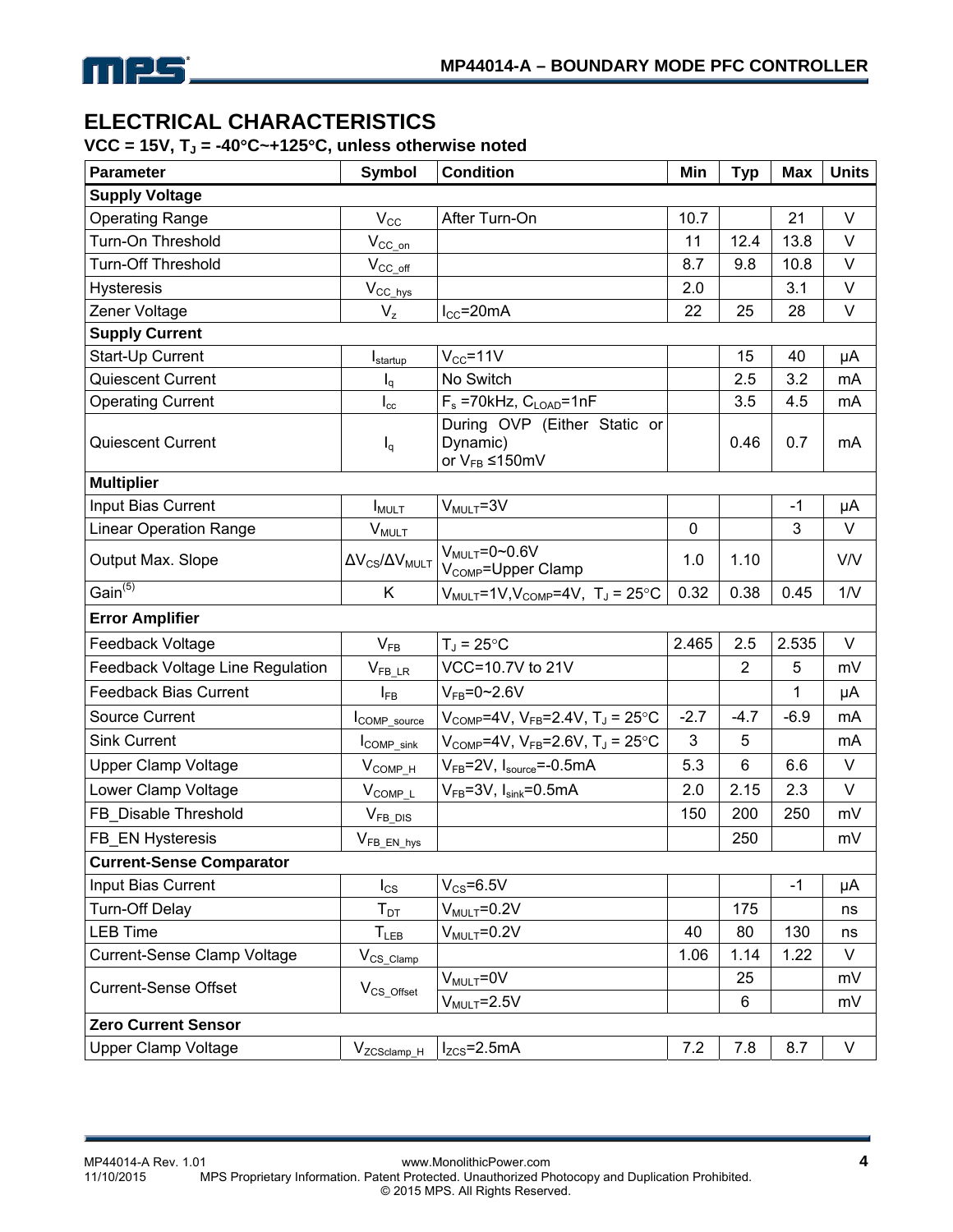

### **ELECTRICAL CHARACTERISTICS** *(continued)*

 $VCC = 15V$ ,  $T_A = T_J = -40^\circ C \sim +125^\circ C$ , unless otherwise noted.

| <b>Parameter</b>                                             | <b>Symbol</b>                | <b>Condition</b>                                                 | Min    | <b>Typ</b> | <b>Max</b> | <b>Units</b> |
|--------------------------------------------------------------|------------------------------|------------------------------------------------------------------|--------|------------|------------|--------------|
| Lower Clamp Voltage                                          | V <sub>ZCSclamp_L</sub>      | $I_{ZCS}$ =-2.5mA                                                | $-0.3$ | $-0.15$    | $\Omega$   | V            |
| Zero-Current Sensing Threshold                               | $V_{ZCS_H}$                  | $V_{ZCS}$ Rising                                                 |        | 1.4        |            | V            |
|                                                              | $V_{ZCS\_L}$                 | V <sub>zcs</sub> Falling                                         |        | 0.7        |            | V            |
| <b>Re-Start Current After Disable</b>                        | Izcs res                     |                                                                  | 55     | 85         |            | μA           |
| <b>Re-Starter</b>                                            |                              |                                                                  |        |            |            |              |
| <b>Re-Start Time</b>                                         | $T_{\text{start}}$           |                                                                  | 80     | 175        | 280        | μs           |
| Over-Voltage                                                 |                              |                                                                  |        |            |            |              |
| Dynamic OVP Current                                          | $I_{OVP}$                    |                                                                  | 23.5   | 27         | 30.5       | μA           |
| <b>Hysteresis</b>                                            | $I_{\text{OVP\_\text{Hys}}}$ |                                                                  |        | 20         |            | μA           |
| <b>Static OVP Threshold</b>                                  | $V_{OVP}$                    |                                                                  | 2.1    | 2.25       | 2.4        | V            |
| <b>Gate Driver</b>                                           |                              |                                                                  |        |            |            |              |
| Output High Voltage                                          | $V_{OH}$                     | $I_{GDsource} = 20mA$                                            | 11.5   | 12.5       |            | V            |
| <b>Output Low Voltage</b><br>$V_{OL}$                        |                              | $I_{\text{GDsink}}$ =200mA                                       |        | 0.9        | 1.9        | V            |
| Voltage Fall Time                                            | $T_f$                        |                                                                  |        | 30         | 70         | ns           |
| Voltage Rise Time<br>$T_{r}$                                 |                              |                                                                  |        | 40         | 80         | ns           |
| Max. Output Drive Voltage<br>$V_{D_{max}}$                   |                              |                                                                  | 12     | 13.5       | 15.5       | V            |
| <b>Source Current Capability</b><br>I <sub>Gate_source</sub> |                              |                                                                  |        | $-750$     |            | mA           |
| <b>Sink Current Capability</b><br>I <sub>Gate_sink</sub>     |                              |                                                                  |        | 800        |            | mA           |
| <b>UVLO Saturation Voltage</b>                               | $V_{\text{Saturation}}$      | VCC=0 to VCC $_{ON}$ ,<br>$I_{\text{Gate\_sink}} = 10 \text{mA}$ |        |            | 0.3        | V            |

**Note:** 

5) The multiplier output is given by:  $V_{cs} = K \cdot V_{MUTL} \cdot (V_{COMP} - 2.5)$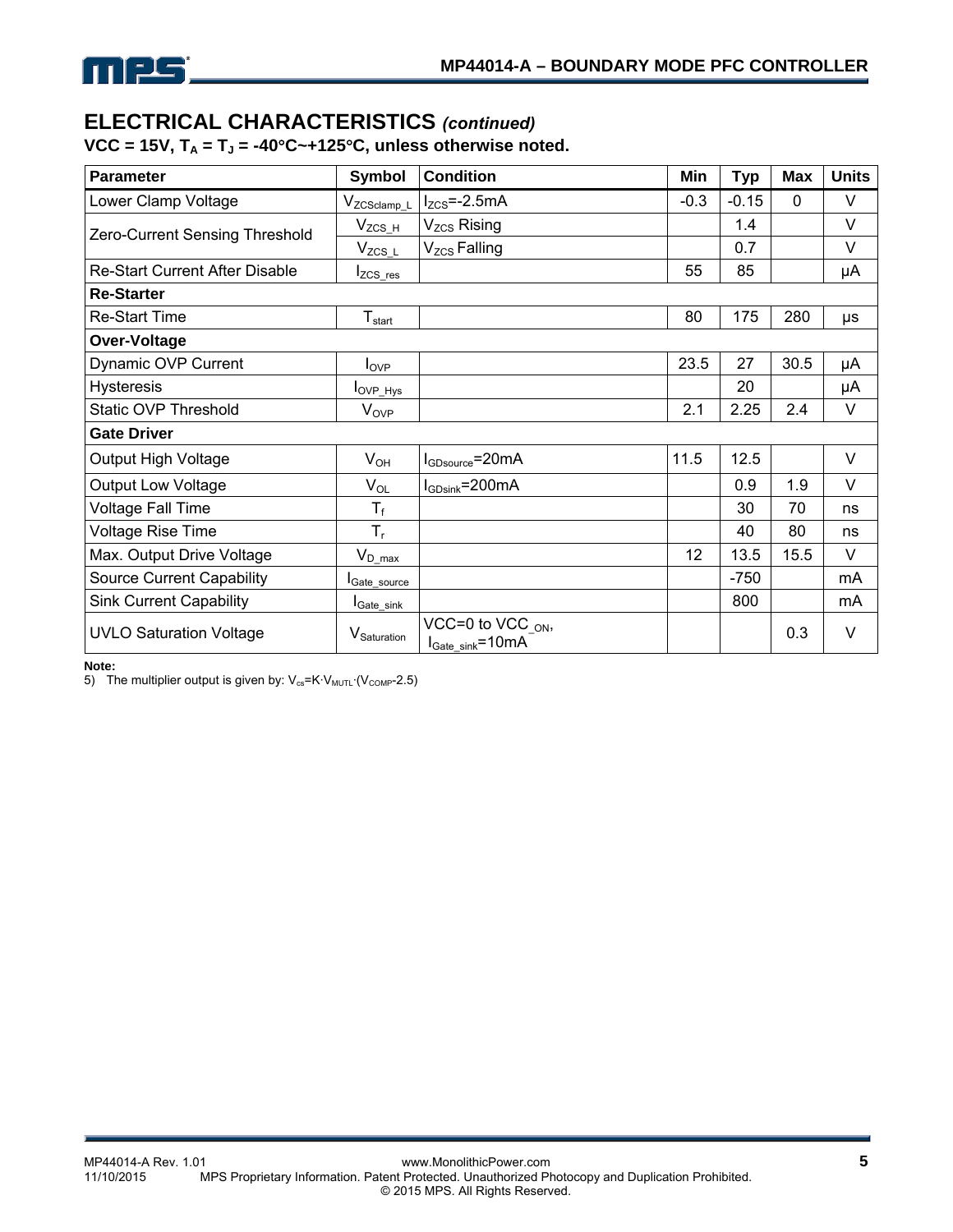

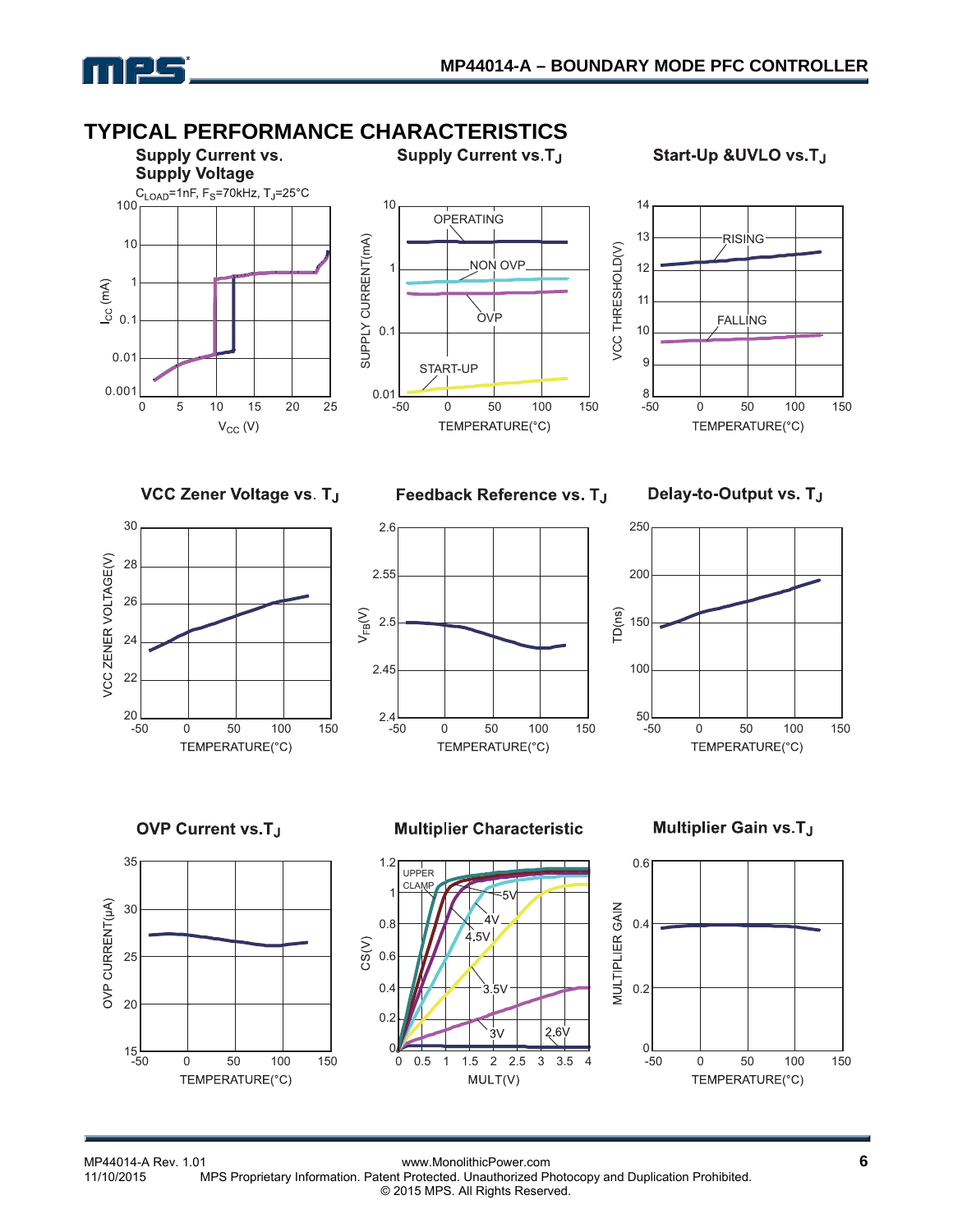

### **TYPICAL PERFORMANCE CHARACTERISTICS (***continued***)**

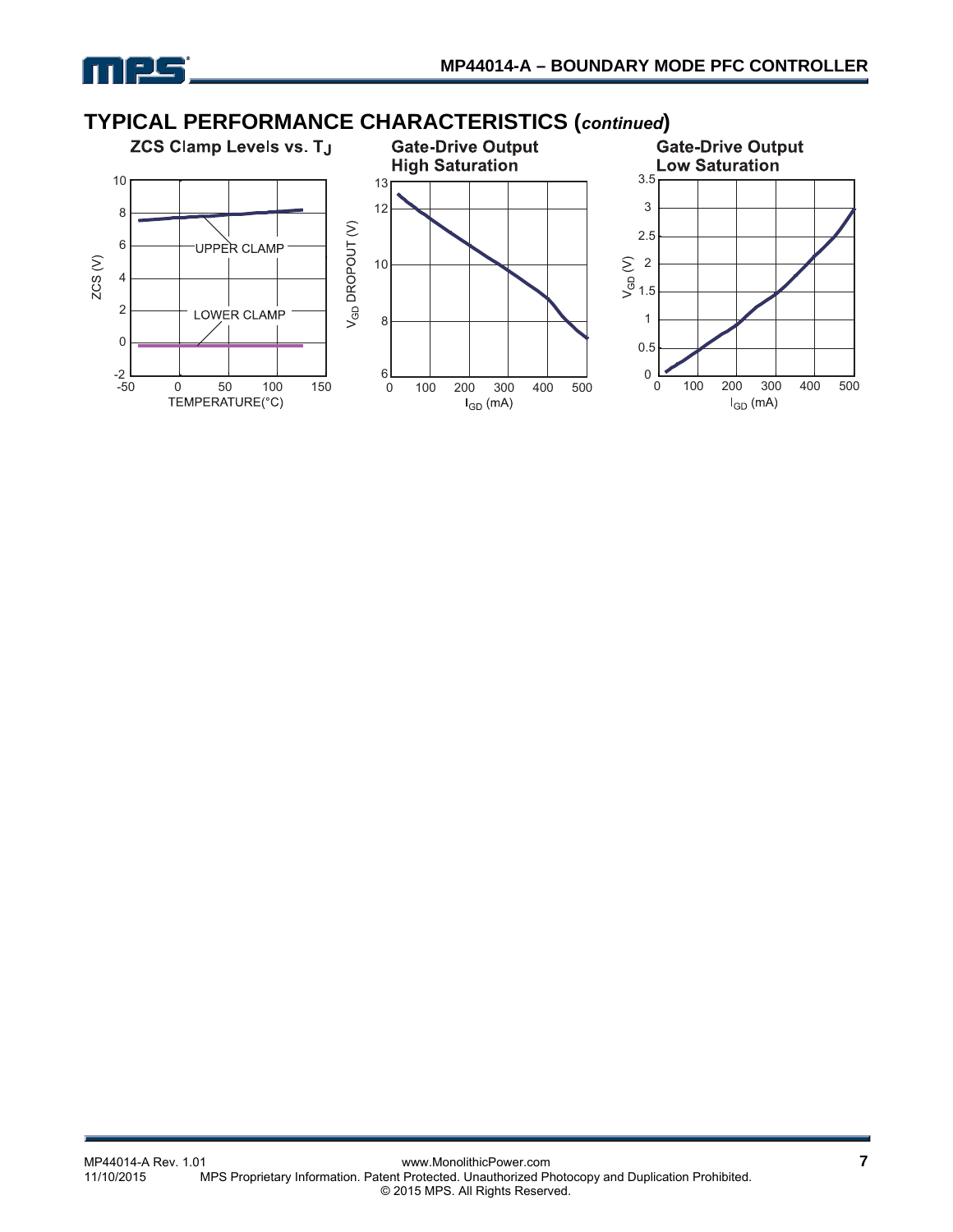

# **TYPICAL PERFORMANCE CHARACTERISTICS (***continued***)**



**Start-Up** 

**Shutdown** 





### **Zero-Current Sensing**



#### **Zero-Crossing Compensation Harmonics**  $V_{AC} = 85V$



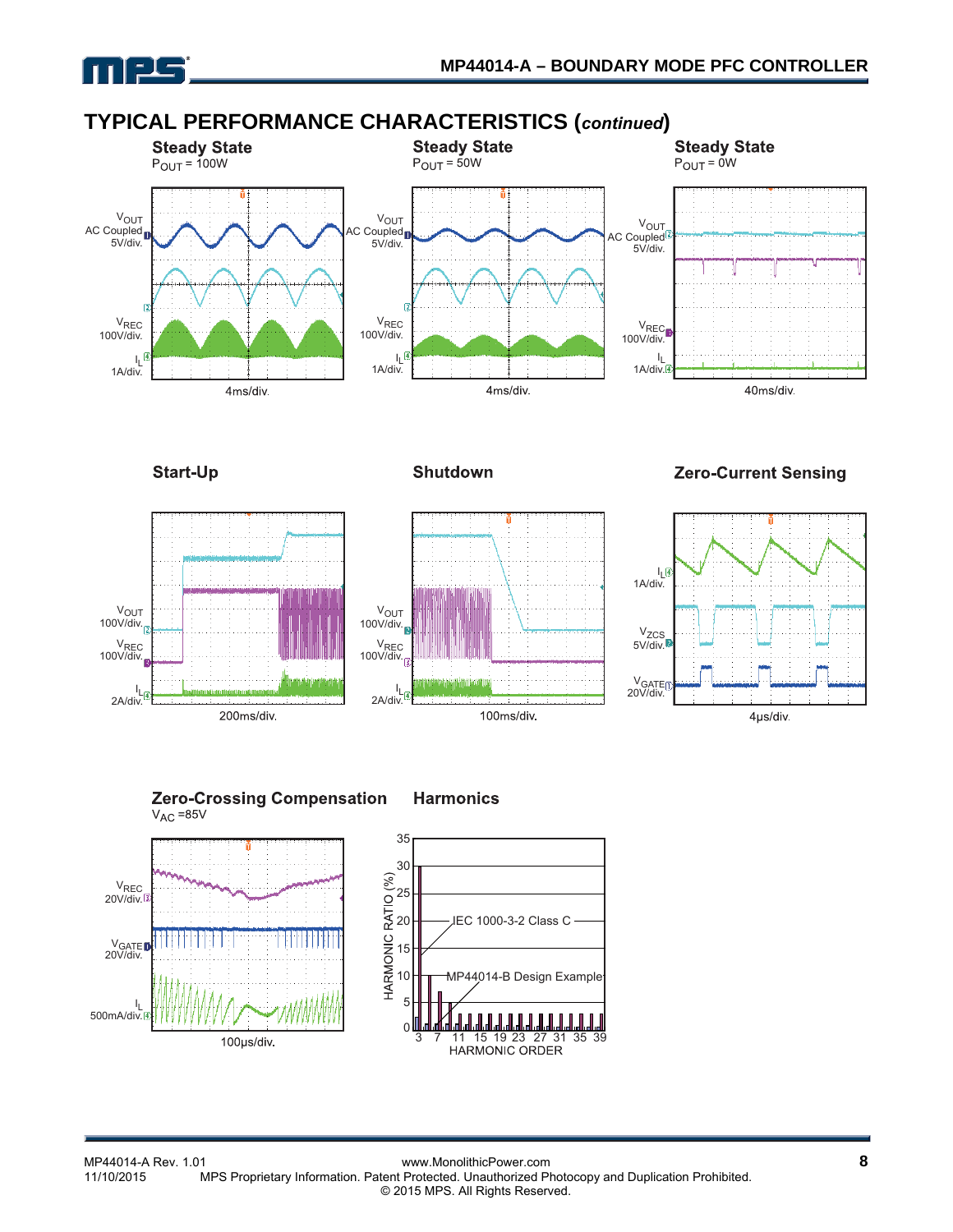

| Pin# | <b>Name</b> | <b>Description</b>                                                                                                                                                                                                                                                                                                              |
|------|-------------|---------------------------------------------------------------------------------------------------------------------------------------------------------------------------------------------------------------------------------------------------------------------------------------------------------------------------------|
| 1    | FB.         | Feedback. The output voltage is fed into FB through a resistor divider. Also, FB can be used<br>as an enable and disable pin.                                                                                                                                                                                                   |
| 2    | COMP        | Output of the Error Amplifier. A compensation network is connected between COMP and FB.                                                                                                                                                                                                                                         |
| 3    | <b>MULT</b> | Input of the Multiplier. Connect MULT to the rectified main voltage via a resistor divider to<br>provide the sinusoidal reference for the current control loop.                                                                                                                                                                 |
| 4    | <b>CS</b>   | Current Sense. The current through the MOSFET is fed into CS via a resistor. The resulting<br>voltage on CS is compared with the output of the internal multiplier to get an internal<br>sinusoidal-shaped reference, which determines the MOSFETs turn-on signal. The on-chip<br>RC filter reduces high-frequency noise on CS. |
| 5    | <b>ZCS</b>  | The Zero-Crossing Current-Sensing Input of the Inductor. A negative-transition edge triggers<br>the MOSFETs turn-on signal.                                                                                                                                                                                                     |
| 6    | <b>GND</b>  | Ground.                                                                                                                                                                                                                                                                                                                         |
| 7    | <b>GATE</b> | Gate Driver Output. The high output current of the gate driver is able to drive the low-cost<br>power MOSFET. The high-level voltage of GATE is clamped to 12V in case GATE is supplied<br>with a high VCC.                                                                                                                     |
| 8    | <b>VCC</b>  | Supply Voltage of Both the Signal Path of the IC and the Gate Driver. A bypass capacitor<br>from VCC to ground is needed to reduce noise.                                                                                                                                                                                       |

# **PIN FUNCTIONS**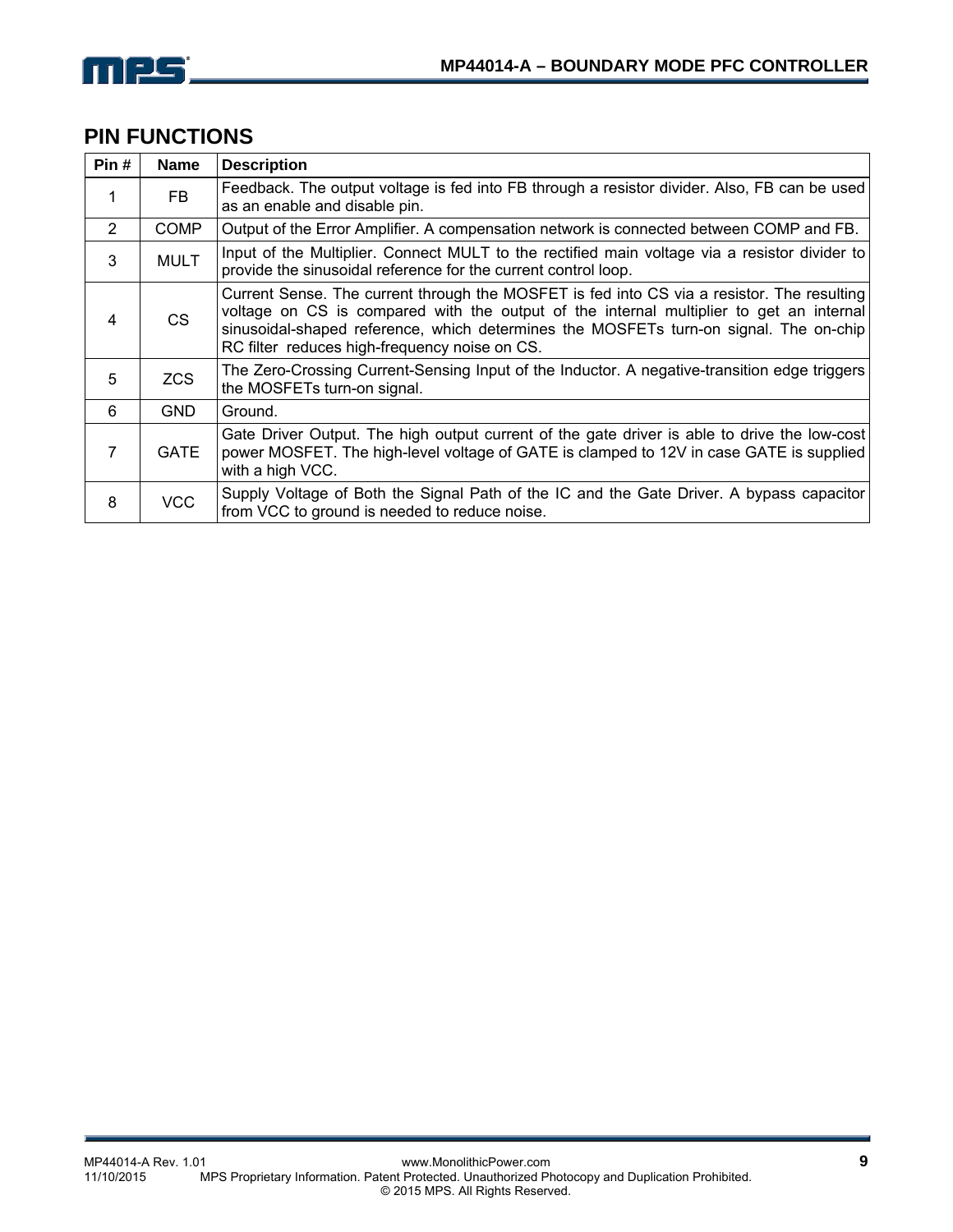

# **FUNCTIONAL BLOCK DIAGRAM**



**FIGURE 1. Functional Block Diagram**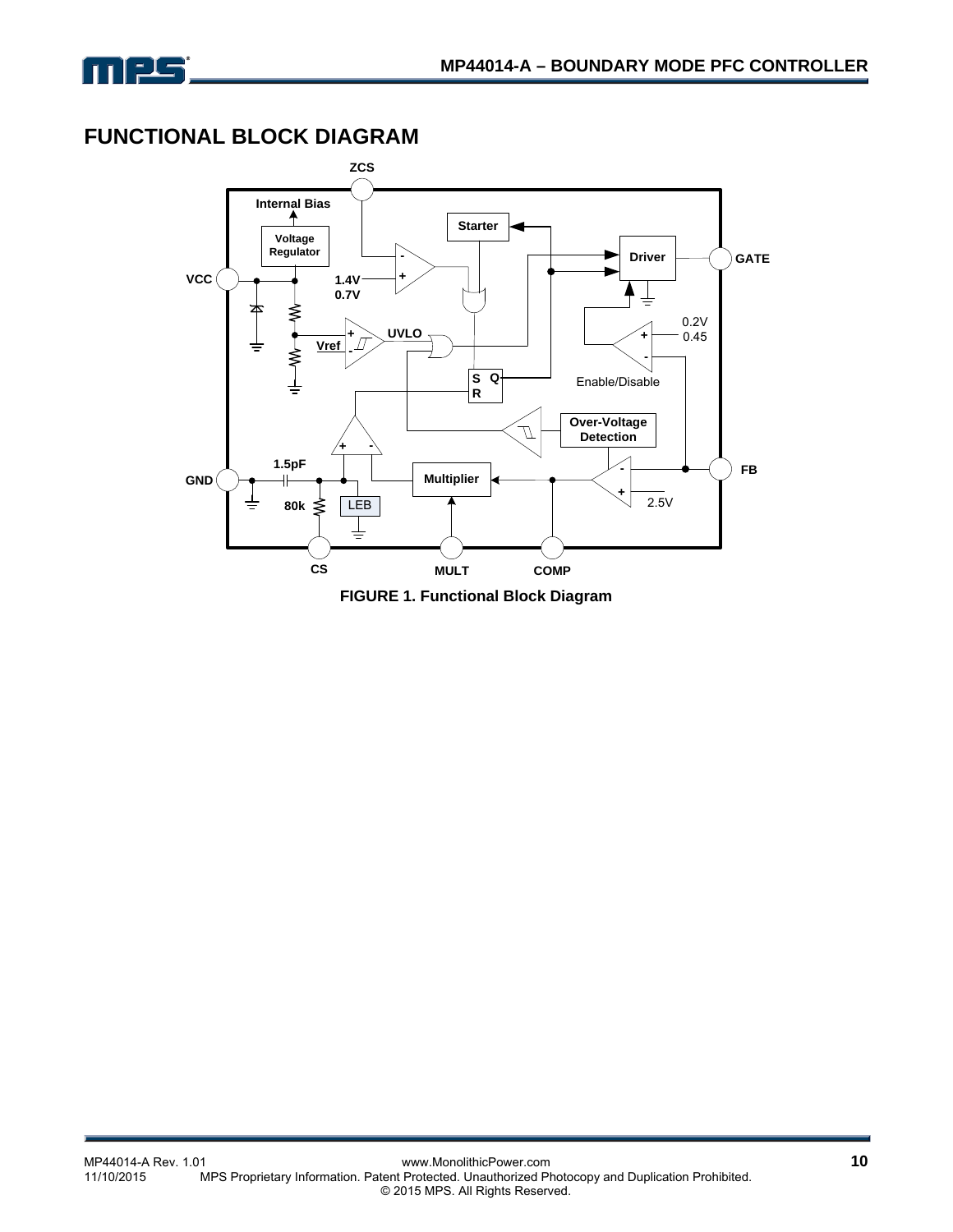

## **OPERATION**

The MP44014-A is a boundary conduction mode PFC controller that is optimized for the PFC preregulator up to 300W and fully complies with the IEC1000-3-2 specification.

#### **Output-Voltage Regulation**

The output voltage is sensed at FB through a resistor divider from the output voltage to ground. The on-chip reference voltage and the highperformance error amplifier regulate the output voltage accurately.

### **Over-Voltage Protection (OVP)**

The MP44014-A offers two stages of overvoltage protection: dynamic over-voltage protection and static over-voltage protection. With two-stage protection, the circuit operates reliably.

The MP44014-A achieves OVP by monitoring the current flow through COMP.

During steady-state operation, the current flow through the high-side feedback resistor (R9) and the low-side feedback resistor (R10) is:

$$
I_{R9} = \frac{V_{o} - V_{FB}}{R9} = I_{R10} = \frac{V_{FB}}{R10}
$$

If there is an abrupt rise on the output  $(\Delta V_0)$ , the compensation network connected between FB and COMP takes time to achieve a high-power factor (PF), due to the long RC time constant. The voltage on FB will still be kept at the reference value. The current through R10 remains equal to  $V_{FB}/R10$ , but the current through R9 will become:

$$
I_{R9}^{'} = \frac{V_{O} + \Delta V_{O} - V_{FB}}{R9}
$$

This current has to flow into COMP. At the same time, this current is monitored inside the chip. If the current rises to 25µA, the output voltage of the multiplier will be forced to decrease, and the energy delivering to output will be reduced. If this current continues to rise (to about 27µA), the dynamic OVP could be triggered. Consequently, the gate driver is blocked to turn off the external power MOSFET, and the device enters an idle state. This state is maintained until the current falls below 10µA, the point at which the internal

starter will be re-enabled and allow the switching to re-start.

When the load is very light, the output voltage tends to stay steadily above the nominal value. In this condition, the error amplifier output will saturate low. When the error amplifier output is lower than 2.25V, the static OVP is triggered. Consequently, the gate driver is blocked to turn off the external power MOSFET, and the device enters an idle state. Normal operation resumes once the error amplifier output goes back into the regulated region (see Fig. 2).





### **Disable/Enable or OLP Function**

The MP44014-A can be disabled by pulling FB lower than 200mV. This helps reduce quiescent current when the PFC pre-regulator needs to shut down. To enable the IC, the voltage on FB must exceed 0.45V. This function is used mainly as a remote on/off control input that is driven by a PWM controller for power management purposes. Also, FB acts as an open-loop protection for safety purposes. The IC shuts off PWM if the lower resistor of the output divider is shorted to ground or if the upper resistor is missing or fails to open.

#### **Boundary Conduction Mode**

When the current of the boost inductor reaches zero, the voltage on the inductor is reversed. Then ZCS generates the turn-on signal of the MOSFET by sensing the falling edge of the voltage on the auxiliary winding coupled with the inductor. If the voltage of ZCS rises above 1.4V, the comparator waits until the voltage falls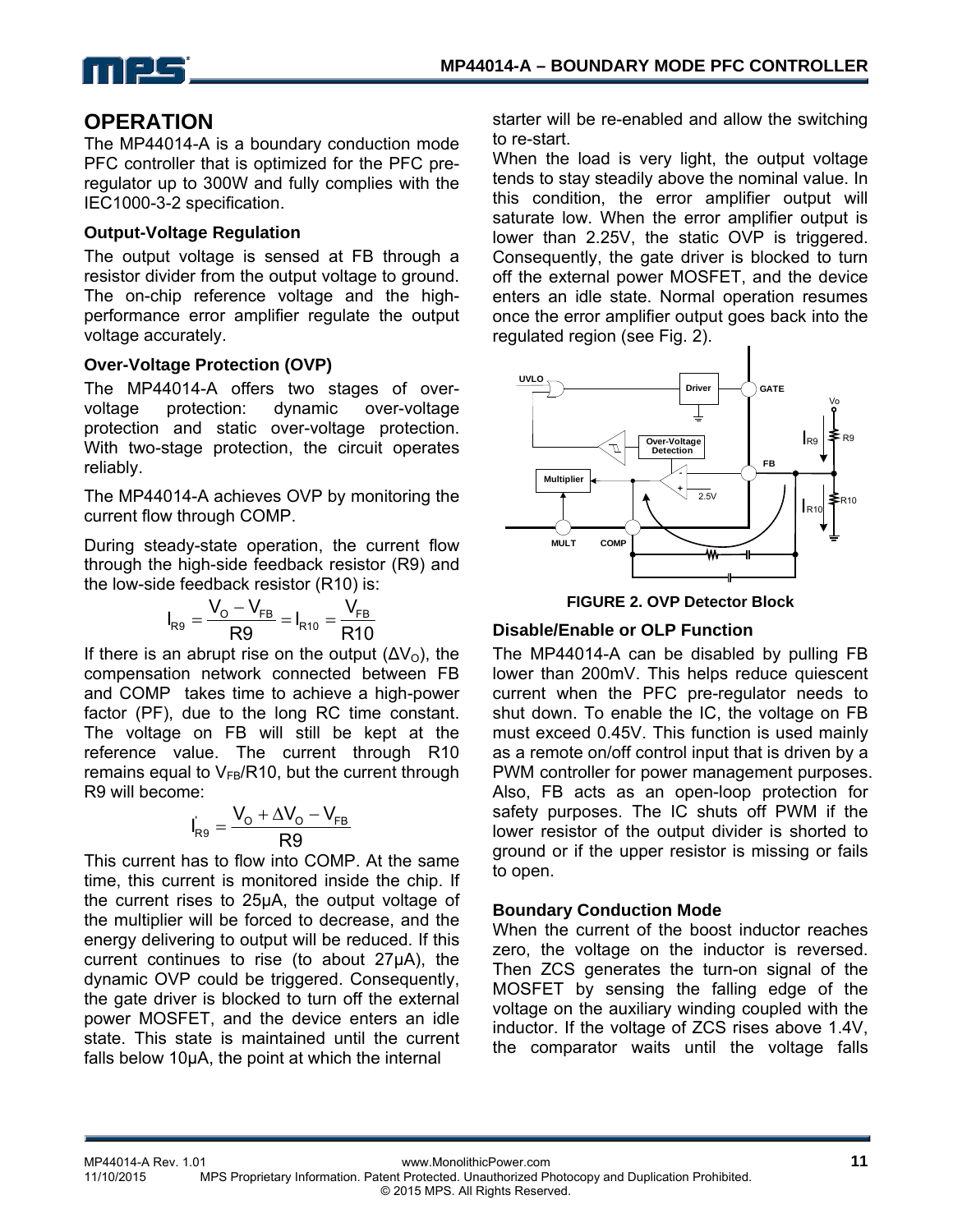

below 0.7V. Once the voltage falls below 0.7V, the MP44014-A turns on the MOSFET. The 7.8V high clamp protects ZCS. The internal 175µs timer generates a signal to turn on the MOSFET if the driver signal has been low for more than 175µs. This also allows the MOSFET to turn on during the start-up period since no signal is generated from ZCS.

#### **Zero-Crossing Compensation**

The MP44014-A offers a 30mV voltage offset for the multiplier output near the zero-crossing of the line voltage. This forces the circuit to process more energy at the bottom of the line voltage. With this function, the THD of the current is reduced.

To prevent redundant energy, this offset is reduced as the instantaneous line voltage increases. Therefore, the offset is negligible near the top of the line voltage.

#### **Power Factor Correction**

The MP44014-A senses the inductor current through CS and compares it to the sinusoidalshaped signal (which is generated from the output of the multiplier). When the external power MOSFET turns on, the inductor current rises linearly. When the peak current hits

the sinusoidal-shaped signal, the external power MOSFET begins to turn off, and the diode turns on. Also, the inductor current begins to fall. When the inductor current reaches zero, the power MOSFET begins to turn on again, which causes the inductor current to start rising again. The power circuit works in boundary conduction mode, and the envelope of the inductor current is sinusoidal-shaped. The average input current is half of the peak current, so the average input current is sinusoidal-shaped as well (see Fig. 3). A high-power factor can be achieved through this control method.



**FIGURE 3. Inductor Current Waveform** 

The control flow chart of the MP44014-A is shown in Fig. 4.